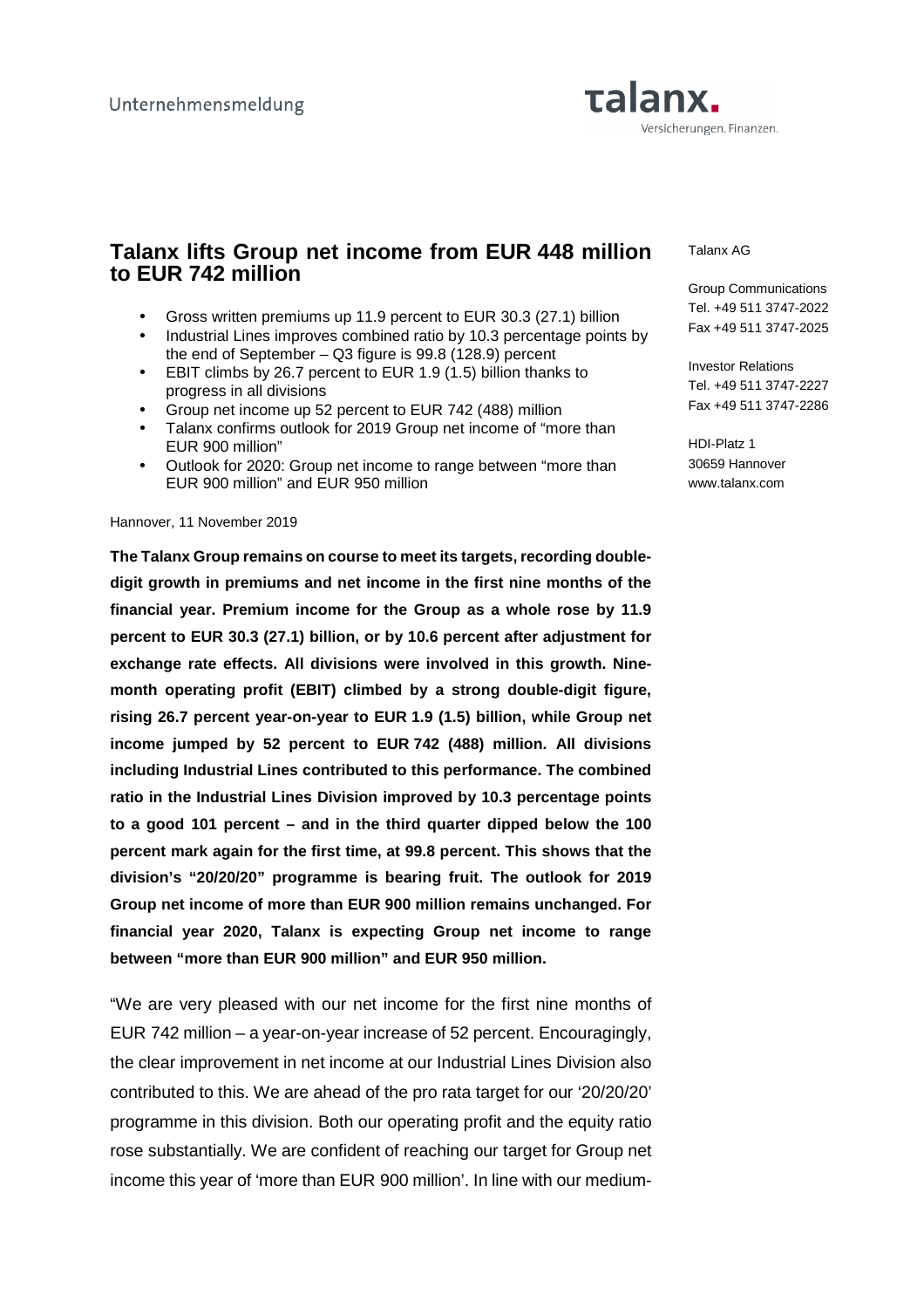

term goal of increasing our earnings per share by an average of at least 5 percent per year, based on our original earnings forecast of EUR 850 million in 2018, we are aiming for Group net income in 2020 in the range of between 'more than EUR 900 million' and EUR 950 million", said Torsten Leue, Chairman of Talanx AG's Board of Management.

Large losses (including natural disasters) at Group level totalled EUR 782 (648) million after nine months, below the pro rata large loss budget of EUR 900 million overall. Losses of EUR 236 (283) million were attributable to primary insurance, very close to the figure that had been budgeted for this. Reinsurance accounted for large losses of EUR 546 (365) million, below the budget. The combined ratio for the Group as a whole remained almost unchanged at 98.5 (98.6) percent. The underwriting result for Property/Casualty Insurance was EUR 196 (162) million.

Net investment income improved, due in particular to a one-time special factor – the realisation of gains related to restructuring Hannover Re's shareholding in Viridium – in the second quarter of 2019. It rose year-onyear to EUR 3.2 (2.9) billion. The net return on investment was almost unchanged, at 3.4 (3.3) percent. The return on equity increased significantly, to 10.4 (7.5) percent. The Group's Solvency II ratio was a comfortable 196 (Q2 2019: 203) percent as at 30 September 2019.

#### Third quarter: Strong rise in operating profit and Group net income

Gross written premiums rose by 13.6 percent in the third quarter to EUR 9.5 (8.3) billion. Adjusted for exchange rate effects, the increase was a double-digit 11.6 percent. The combined ratio was down year-onyear, at 100.4 (102.1) percent. In line with this, the underwriting result for the Property/Casualty Insurance segment was EUR –30 (–110) million. Net investment income improved to EUR 1.2 (0.9) billion, while operating profit jumped to EUR 619 (259) million. Group net income amounted to EUR 265 (52) million.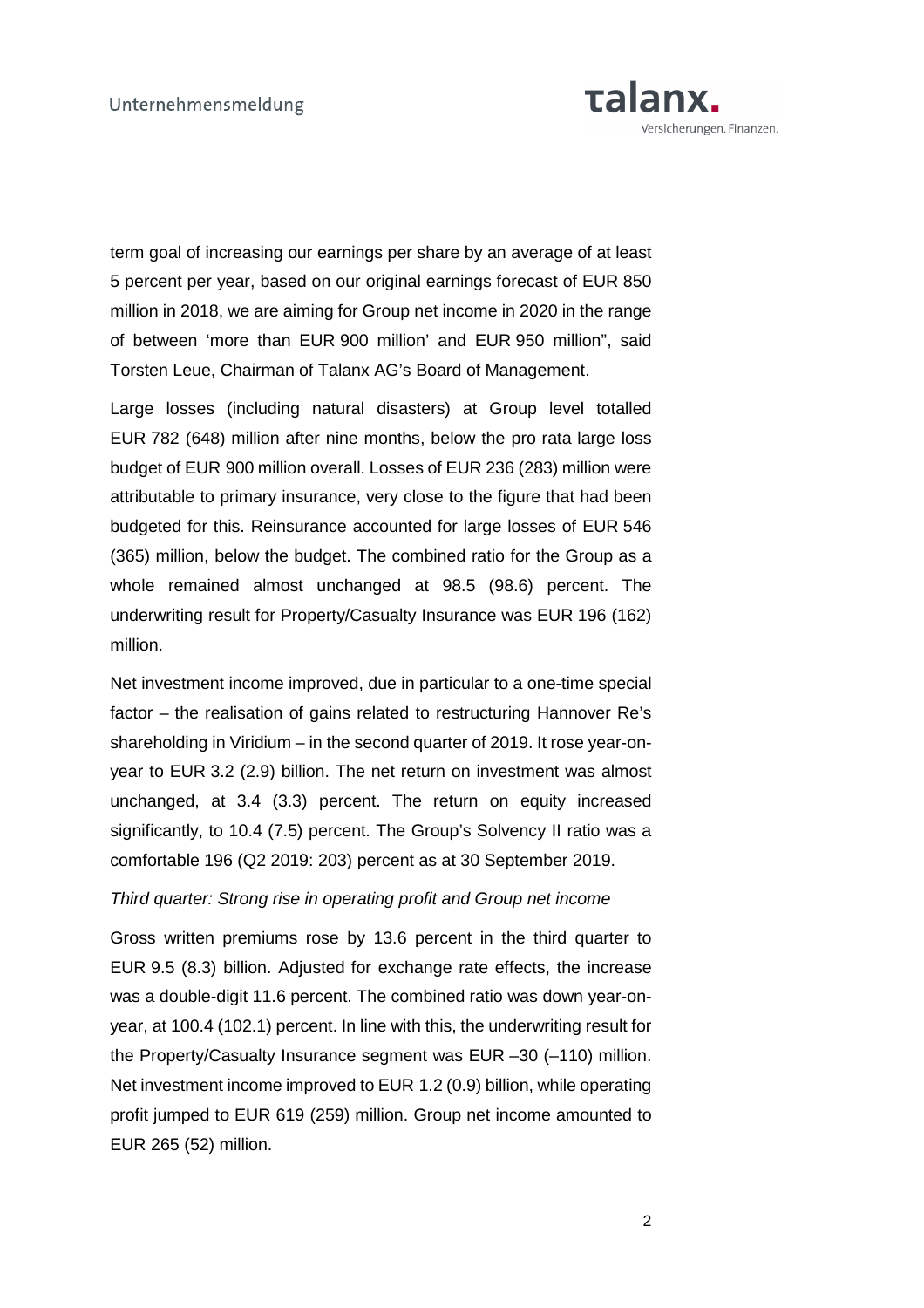

### **Industrial Lines: Successful restructuring of fire insurance**

The Industrial Lines Division lifted its premium income by 30 percent to EUR 4.9 (3.8) billion. Adjusted for exchange rate effects, growth amounted to 28.1 (8.9) percent. Retention fell to 50.8 (57.8) percent. The main driver for the increase in premiums and the decrease in retention was the acquisition of the shares of HDI Global Specialty.

At EUR –30 (–224) million, the underwriting result improved considerably year-on-year. Whereas the prior-year quarter was impacted by an extraordinary cluster of large losses, the figure for the current quarter was within budget. In addition, the "20/20/20" programme is having a positive effect. The goal of lifting profitability by at least 20 percent was already exceeded – improvements in terms and conditions of a good 24 percent had been firmly agreed with customers as of 1 October 2019. Both the large loss ratio and the frequency loss ratio for fire insurance improved, thanks to the systematic restructuring measures there. The total loss ratio in Fire was 81.0 (90.6) percent for the first nine months, while the combined ratio for the Industrial Lines Division amounted to 101.4 (111.7) percent.

Net investment income rose by 17.8 percent to EUR 215 (183) million as a result of positive one-off effects. Operating profit for the division amounted to EUR 133 (–32) million due to the measures taken to increase profitability and due to lower large losses. The contribution made to Group net income was EUR 84 (–36) million.

### Third quarter: Combined ratio of less than 100 percent

The first-time inclusion of HDI Global Specialty in the third quarter lifted gross written premiums by 63.2 percent to EUR 1,401 (858) million. Adjusted for exchange rate effects, growth amounted to 60.1 percent. The combined ratio fell to 99.8 (128.9) percent. The underwriting result improved to EUR 2 (–196) million, while net investment income saw a rise to EUR 82 (59) million. Operating profit for the third quarter was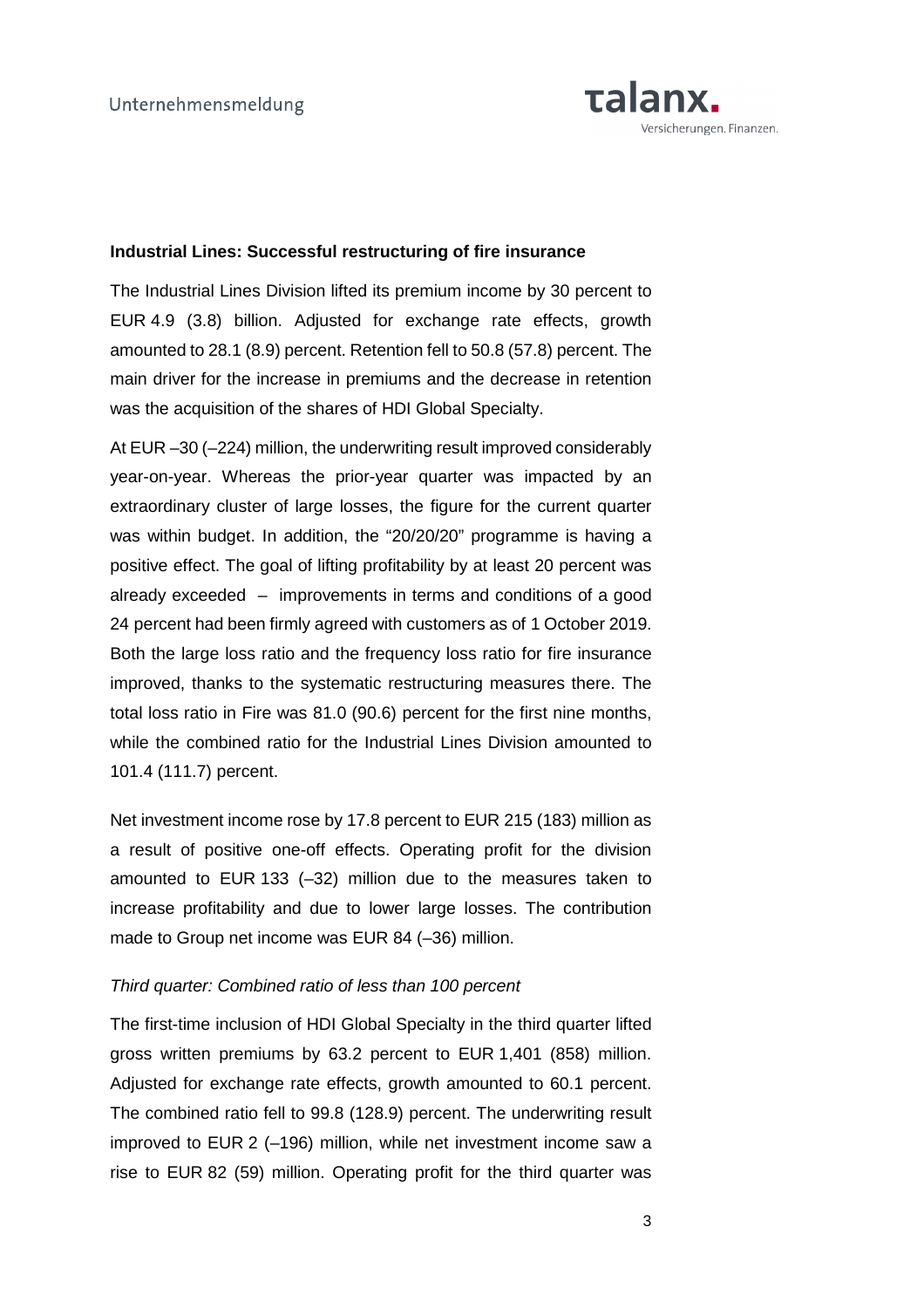

EUR 65 (–110) million and the contribution to Group net income was EUR 43 (–89) million. We are expecting the full-year combined ratio to be approximately 101 percent. This is, on the one hand, close to our original target while on the other it underlines the need to continue our restructuring efforts.

## **Clear improvement in EBIT at Retail Germany**

The Retail Germany Division remains well on track to improve profitability with its strategic "KuRS" programme. Nine-month operating profit rose by 18.6 percent to EUR 185 (156) million, due among other things to an increase in net investment income. The combined ratio rose slightly to 98.4 (98.2) percent; after adjustment for investments in the "KuRS" programme it was a comfortable 96.1 percent. The division's contribution to Group net income rose to EUR 110 (89) million.

# Property/Casualty Insurance segment: Clear growth in the corporate customers/freelance professionals business

Gross premium income in the Property/Casualty Insurance segment rose by 1.9 percent to EUR 1.3 (1.3) billion; in line with the segment's strategy, this was attributable to clear growth in its business with small and medium-sized enterprises and freelance professionals. The underwriting result declined to EUR 18 (21) million. Net investment income increased to EUR 85 (65) million, largely as a result of higher realised profits and ordinary income. Operating profit was up significantly on the prior-year period at EUR 78 (66) million due to the improvement in net investment income.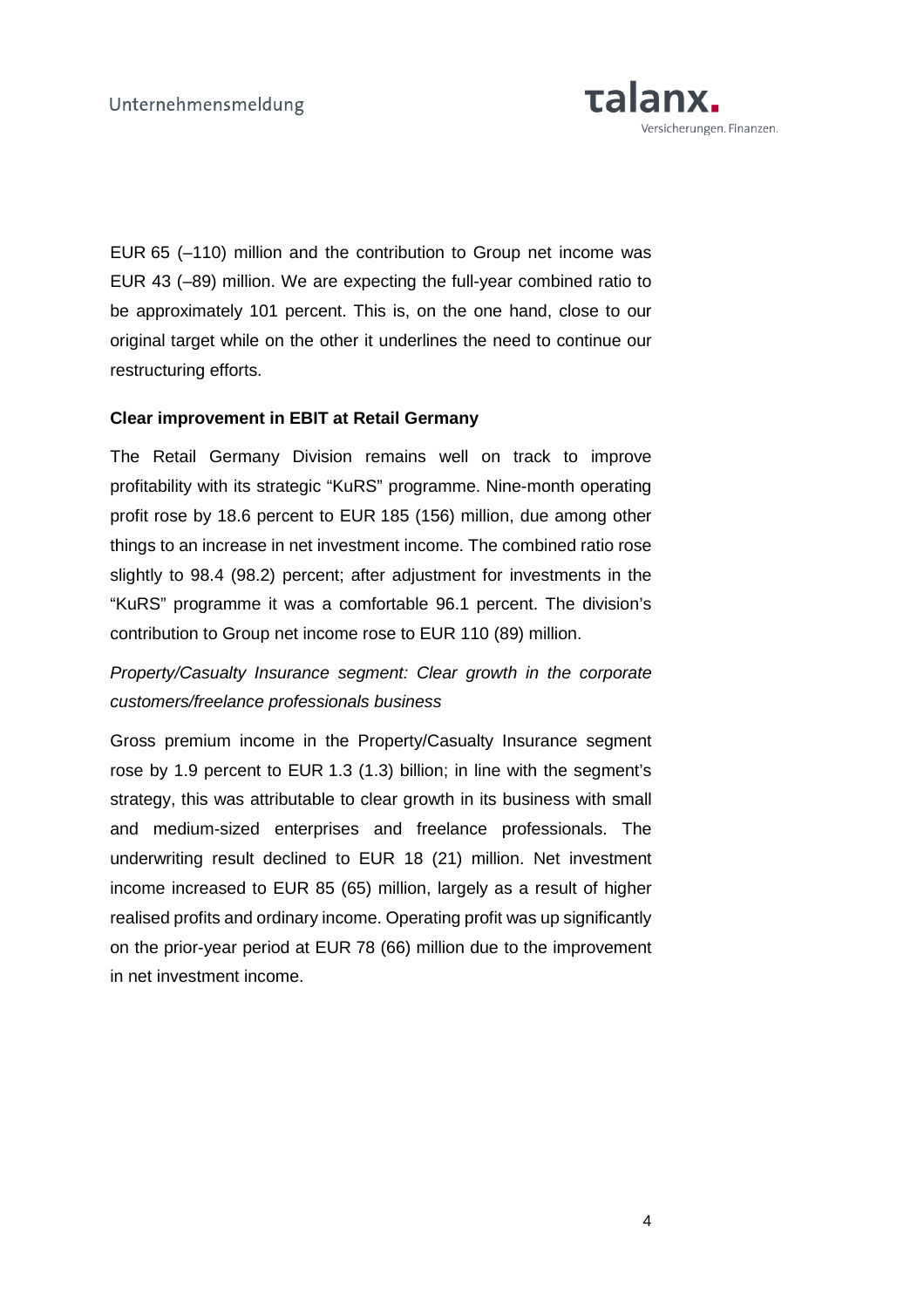

## Third quarter: Premium growth continues

Premium income increased by 1.9 percent to EUR 295 (290) million in the third quarter. The combined ratio rose to 97.8 (96.6) percent, while the underwriting result declined to EUR 8 (13) million. Net investment income recorded an increase to EUR 31 (21) million. Operating profit fell slightly to EUR 24 (26) million.

### Life Insurance segment continues to grow

Life insurance premiums grew by 2.6 percent in the first nine months of 2019 to EUR 3.4 (3.3) billion. A EUR 100 million rise in single premiums overcompensated, by EUR 50 million, the foreseen decline in regular premiums, which was due to a high level of policies maturing. New life insurance product business – measured by the annual premium equivalent (APE), the international standard – was up 5.2 percent to EUR 294 (280) million.

The underwriting result was EUR  $-1.1$  ( $-1.2$ ) billion. The main factors influencing this item continue to be the calculation of the discounts on technical provisions and policyholder participation in net investment income. Net interest income itself declined by a slight 1.2 percent to EUR 1.2 (1.3) billion, largely as a result of the fall in interest income caused by lower interest rates. Operating profit improved by 18.1 percent to EUR 107 (90) million thanks among other things to a number of onetime factors in the last two quarters.

# Third quarter: Improved premium growth

Gross written premiums rose to EUR 1,110 (1,070) million in the third quarter. The underwriting result declined to EUR –445 (–292) million due to policyholder participation in investment income. Net investment income increased to EUR 489 (334) million, while operating profit fell to EUR 36 (42) million.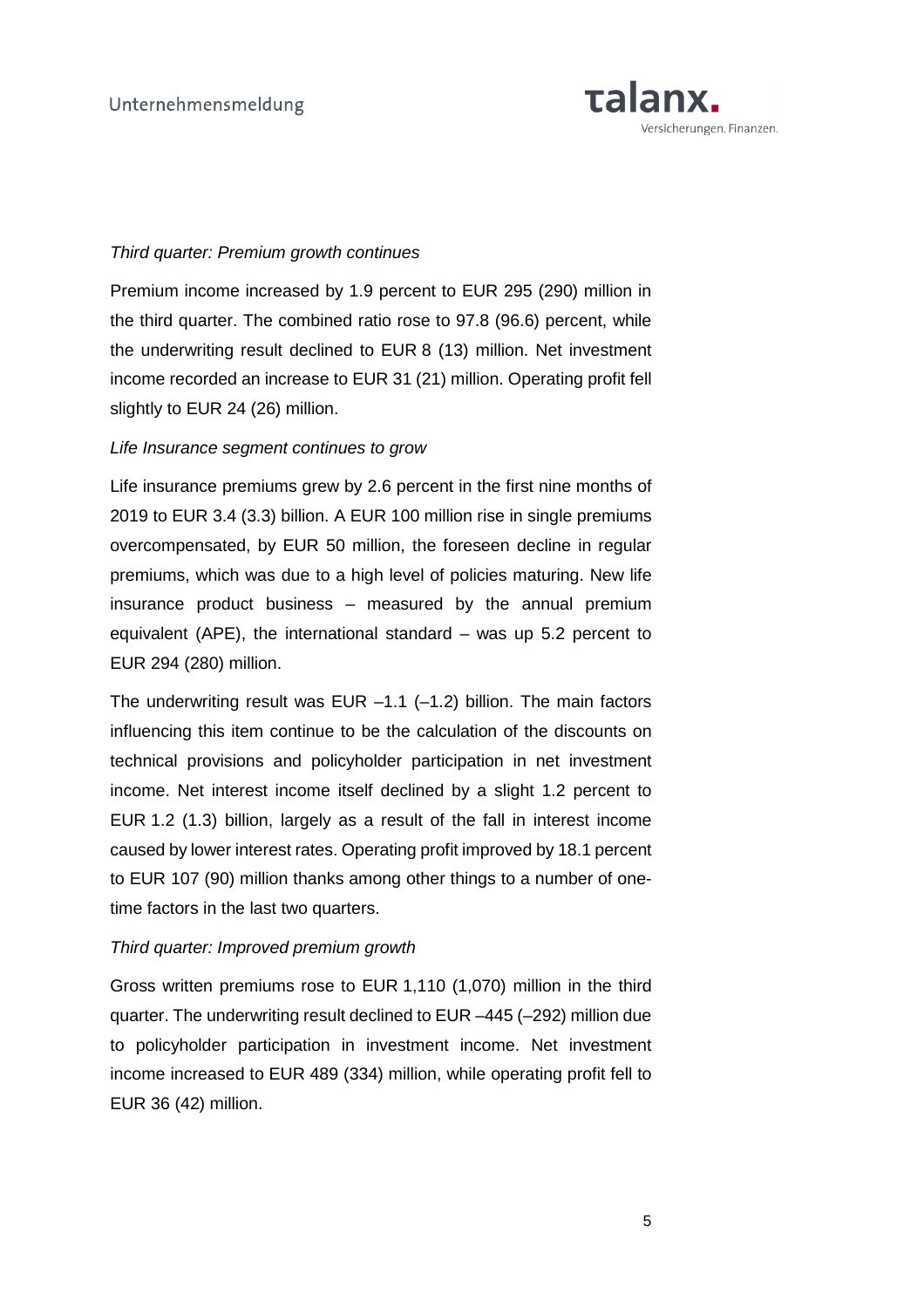

### **Retail International: Ongoing strong gross premium growth**

The Retail International Division continued its positive H1 performance in the third quarter, carrying on its tightly focused portfolio expansion. In Central and Eastern Europe, Turkish company HDI Sigorta A. Ş. acquired Ergo Sigorta A. Ş. with the aim of further expanding its market presence. In Brazil, a partnership agreement was signed in October with Icatu Seguros S.A. for joint sales of term life insurance.

Gross written premiums for the first nine months were up 8.0 percent at EUR 4.5 (4.2) billion. Adjusted for exchange rate effects, the increase amounted to 9.9 percent. Both target regions – Europe and Latin America – contributed to this growth. Premium growth in Europe was primarily attributable to the increases recorded at Italian company HDI Assicurazioni S. p. A and at TUiR WARTA S. A. in Poland. The rise in premium volumes in Latin America resulted among other things from the clear increase in homeowners insurance premiums on the Brazilian and Mexican markets.

The combined ratio rose by a slight 0.7 percentage points to 95.1 (94.4) percent. Net investment income for the division increased by 18.1 percent to EUR 286 (243) million due to a rise in the volume of investments in Italy and both higher interest rates and higher investment volumes in Turkey. The underwriting result amounted to EUR 34 (58) million, with the decrease being due to higher policyholder participation in net investment income in Italy. Operating profit rose by 13.1 percent to EUR 227 (202) million. The contribution made by the division to Group net income improved by 7.2 percent to EUR 132 (124) million.

## Third quarter: Significant improvement in operating profit

Gross written premiums rose by 11.8 percent in the third quarter to EUR 1.4 (1.2) billion. Adjusted for exchange rate effects, premium income increased by a double-digit 11.9 percent. The combined ratio rose slightly to 95.0 (94.1) percent. The lower underwriting result of EUR 10 (24) million was more than offset by higher net investment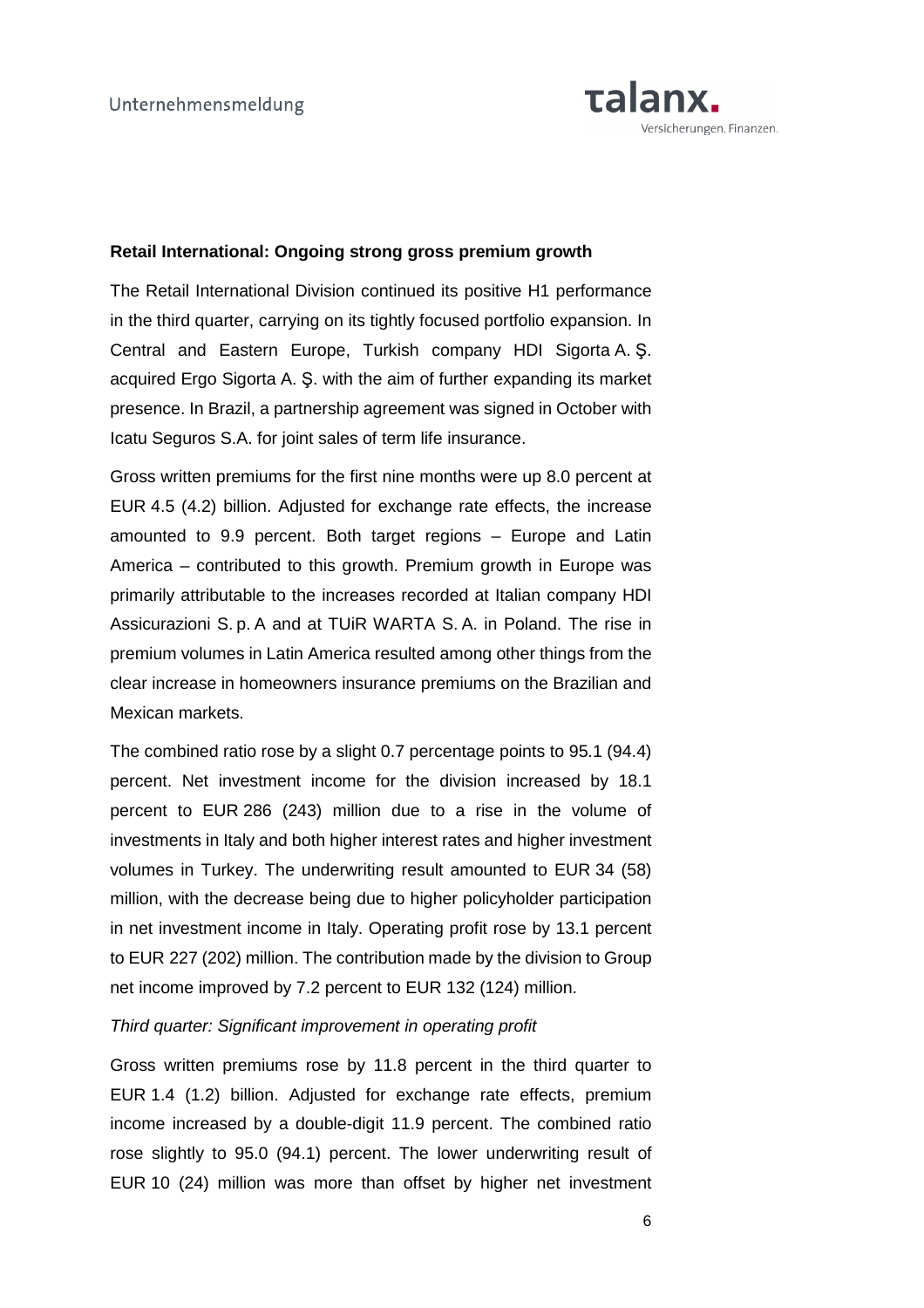

income of EUR 98 (69) million. Operating profit climbed to EUR 81 (63) million, while the contribution to Group net income rose to EUR 47 (40) million.

# **Reinsurance: Sharp improvement in earnings contribution**

Large losses at the Reinsurance Division for the nine-month period were up considerably year-on-year at EUR 546 (365) million, but remained within the large loss budget. The largest loss event by far was Hurricane "Dorian" in the Bahamas and the USA, followed by the insolvency of tour operator Thomas Cook and Typhoon "Faxai". The contribution made by the Reinsurance Division to Group net income improved to EUR 480 (365) million.

# Property/Casualty Reinsurance segment: Clear premium growth

Gross written premiums in the Property/Casualty Reinsurance segment rose by 20.7 percent to EUR 11.7 (9.7) billion. Adjusted for exchange rate effects, the increase was 17.5 percent. The combined ratio deteriorated to 98.7 (96.8) percent, above the target of a maximum of 97 percent. The underwriting result declined due to the higher impact from large losses to EUR 89 (230) million. Net investment income rose to EUR 817 (807) million. EBIT fell by 13.5 percent to EUR 887 (1,026) million.

# Third quarter: Solid rise in gross premiums

Gross written premiums rose by 19.3 percent in the third quarter to EUR 3.8 (3.2) billion. The combined ratio was 102.2 (98.8) percent. The underwriting result deteriorated to EUR –84 (24) million. Net investment income increased to EUR 309 (290) million. Large losses pushed down EBIT to EUR 226 (322) million.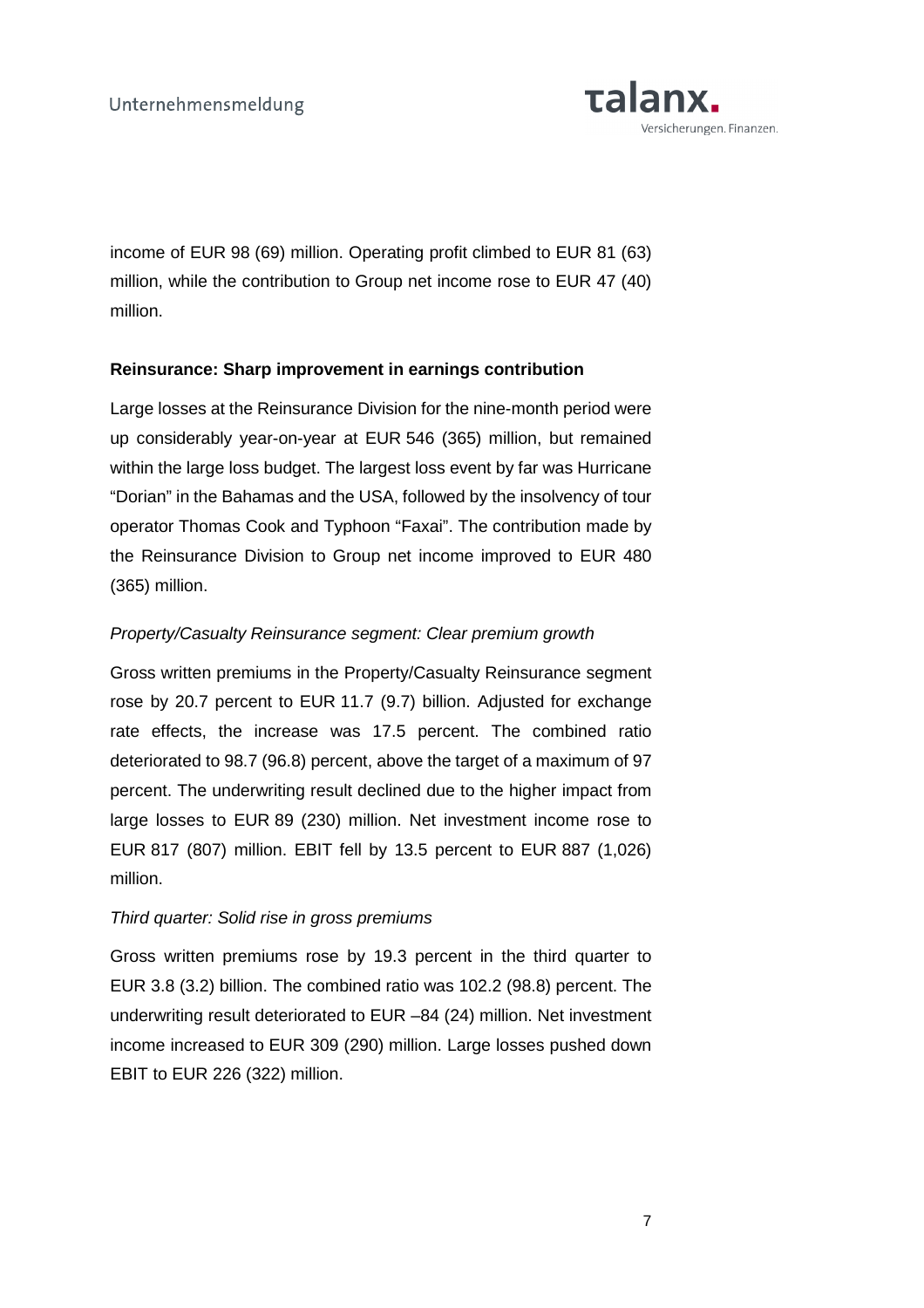

# Life/Health Reinsurance segment: Gross premium growth slightly above target

Premium income in the Life/Health Reinsurance segment was up 7.6 percent after the first nine months of 2019 to EUR 5,740 (5,335) million. Adjusted for exchange rate effects, gross written premiums increased by 5.8 percent, slightly above the gross premium growth target of 3–5 percent. The underwriting result improved to EUR –275 (–356) million, while net investment income rose by 42.9 percent to EUR 527 (367) million. EBIT jumped to EUR 472 (144) million. A one-time effect resulting from treaty recaptures in the US mortality business had negatively impacted this figure in the prior-year period.

## Third quarter: Rise in gross written premiums

Gross written premiums rose by 4.2 percent in the third quarter to EUR 1.9 (1.8) billion. The underwriting result improved to EUR –65 (–248) million. Net investment income saw an increase to EUR 162 (128) million. EBIT jumped to EUR 190 (–69) million.

# **Outlook for full-year 2019 confirmed**

After the first nine months of financial year 2019, we are now expecting gross premium growth (after adjustment for exchange rate effects) of more than 4 percent, slightly adjusting the outlook in our 2018 Annual Report. This change is largely based on the Reinsurance Division's positive performance in the first nine months. In addition, we are confirming our forecast for Group net income of "more than EUR 900 million", despite impending losses from Typhoon "Hagibis" in Japan, the unrest in Chile and the Group's conservative accounting policy. We are also continuing to invest in the two divisions in the Retail segment in order to sustainably optimise their growth prospects and efficiency.

As always, these targets for financial year 2019 are subject to the proviso that no turbulence occurs on the currency and capital markets and that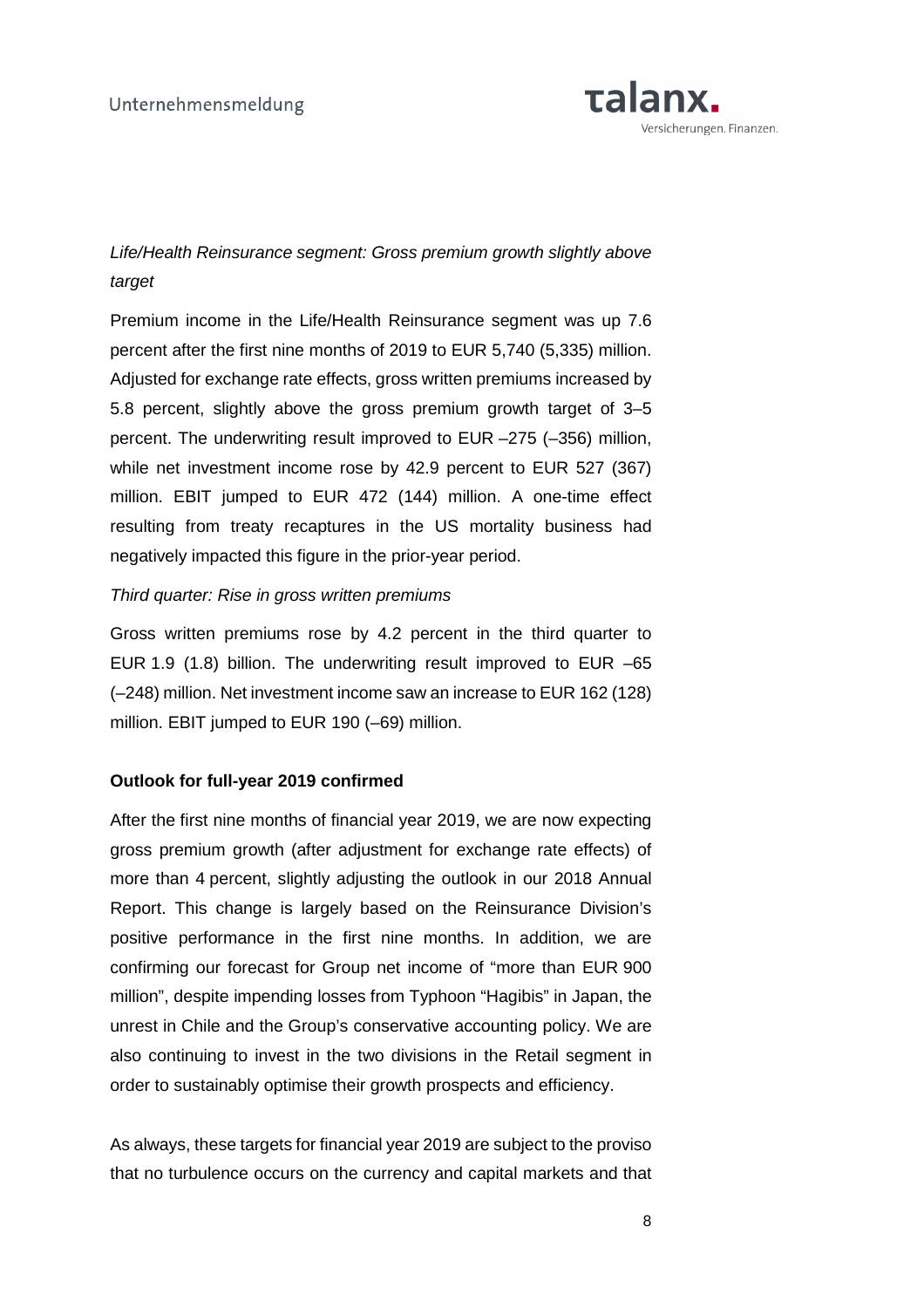

large losses remain in line with expectations. However, based on its current knowledge, the Group is assuming that the large loss budget for 2019 as a whole will be sufficient.

# **Outlook for 2020**

Talanx is publishing an earnings outlook for financial year 2020 together with its results for the first nine months of the current year. We are assuming continuing premium growth of approximately 4 percent. The net return on investment under the IFRSs is forecast to be approximately 2.7 percent, with the even lower interest rate environment expected to impact net interest income by roughly EUR 25 million. Despite this, we are aiming for Group net income to improve to between "more than EUR 900 million" and EUR 950 million, in line with our strategic measures to improve Group profitability. This should correspond to a return on equity of more than 9.0 to 9.5 percent. A decrease of 0.5 percentage points compared to the current year is likely here due to the interest-rate driven increase in equity.

As usual, the targets for financial year 2020 are also subject to the proviso that no turbulence occurs on the currency and capital markets and that large losses remain in line with expectations. Other stated goals are to distribute 35 to 45 percent of Group net income in dividends for the 2020 financial year, as in the past, and to ensure the dividend payment remains at least stable year-on-year.

The aim is to lift earnings per share (EPS) by an average of at least 5 percent per year in the period up to 2022**.**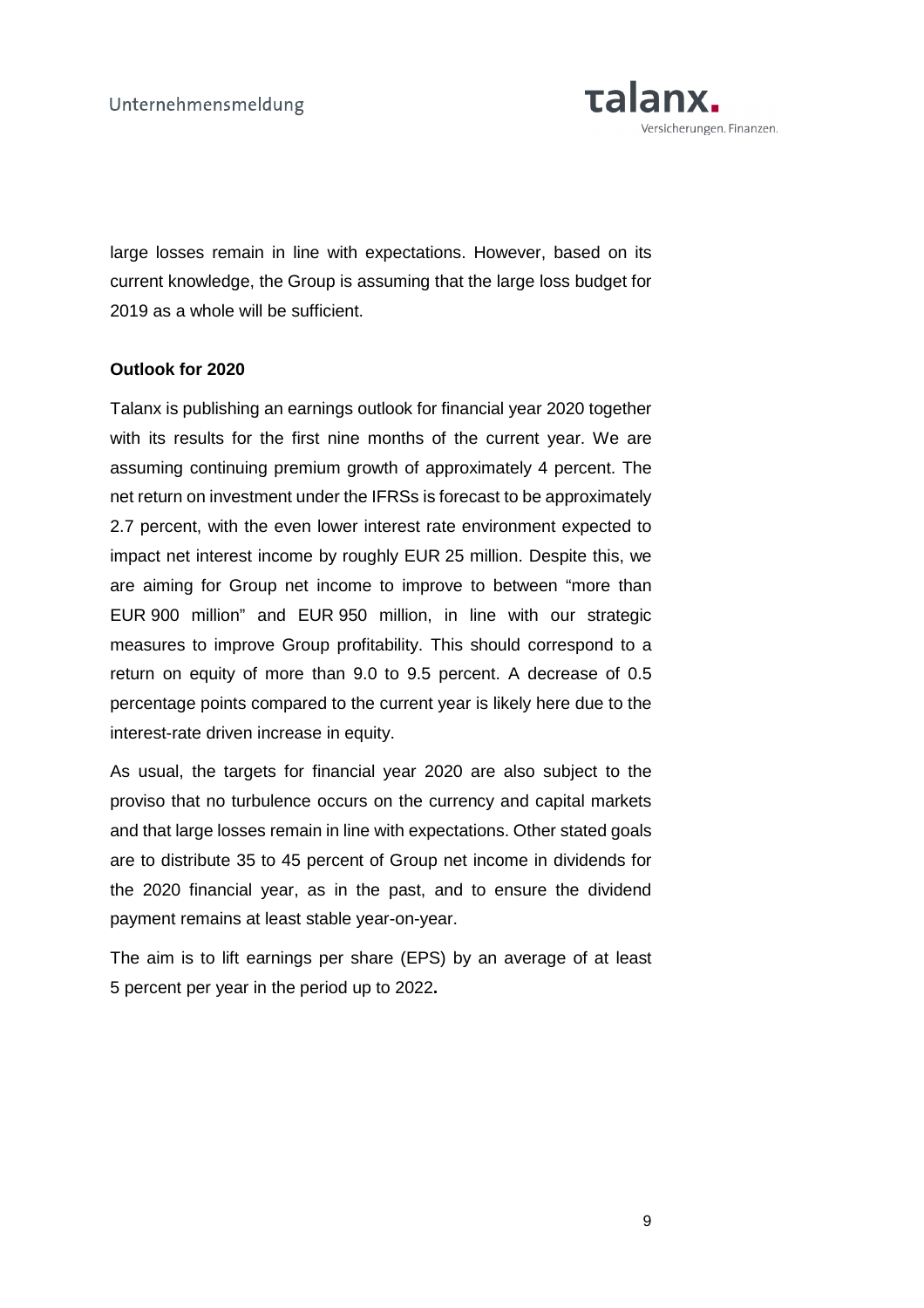

#### **Key figures from the Talanx Group income statement, 9M 2019, consolidated (IFRS)**

| EUR million                                                                                                 | 9M 2019 | 9M 2018 | $+/-$       |
|-------------------------------------------------------------------------------------------------------------|---------|---------|-------------|
| Gross written premiums                                                                                      | 30,325  | 27,091  | $+11.9%$    |
| Net premiums earned                                                                                         | 24,186  | 21,841  | $+10.7%$    |
| Combined ratio for property/casualty primary<br>insurance and property/casualty<br>reinsurance <sup>1</sup> | 98.5%   | 98.6%   | $-0.1$ pps  |
| Net investment income                                                                                       | 3,156   | 2,900   | $+8.8%$     |
| Operating profit/loss (EBIT)                                                                                | 1,863   | 1,471   | $+26.7%$    |
| Group net income (after non-controlling<br>interests)                                                       | 742     | 488     | $+52%$      |
| Return on equity <sup>2</sup>                                                                               | 10.4%   | 7.5%    | $+2.9%$ pps |

### **Key figures from the Talanx Group income statement, Q3 2019, consolidated (IFRS)**

| <b>EUR million</b>                                                                                          | Q3 2019 | Q3 2018 | $+/-$        |
|-------------------------------------------------------------------------------------------------------------|---------|---------|--------------|
| Gross written premiums                                                                                      | 9,461   | 8,331   | $+13.6%$     |
| Net premiums earned                                                                                         | 8,269   | 7,406   | $+11.6%$     |
| Combined ratio for property/casualty primary<br>insurance and property/casualty<br>reinsurance <sup>1</sup> | 100.4%  | 102.1%  | $-1.7\%$ pps |
| Net investment income                                                                                       | 1,170   | 893     | $+31.0%$     |
| Operating profit/loss (EBIT)                                                                                | 619     | 259     | $+139%$      |
| Group net income (after non-controlling<br>interests)                                                       | 265     | 52      | $+412.2%$    |
| Return on equity <sup>2</sup>                                                                               | 10.7%   | 2.4%    | 8.3% pps     |

1) Including net interest income on funds withheld and contract deposits.

2) The ratio of annualised net income for the reporting period excluding non-controlling interests to average shareholders' equity excluding non-controlling interests.

For the full documents relating to the quarterly statement, see: https://www.talanx.com/investor-relations/presentations-andevents/disclosure/2019.aspx?sc\_lang=en

Financial calendar: https://www.talanx.com/investor-

relations/finanzkalender/termine.aspx?sc\_lang=en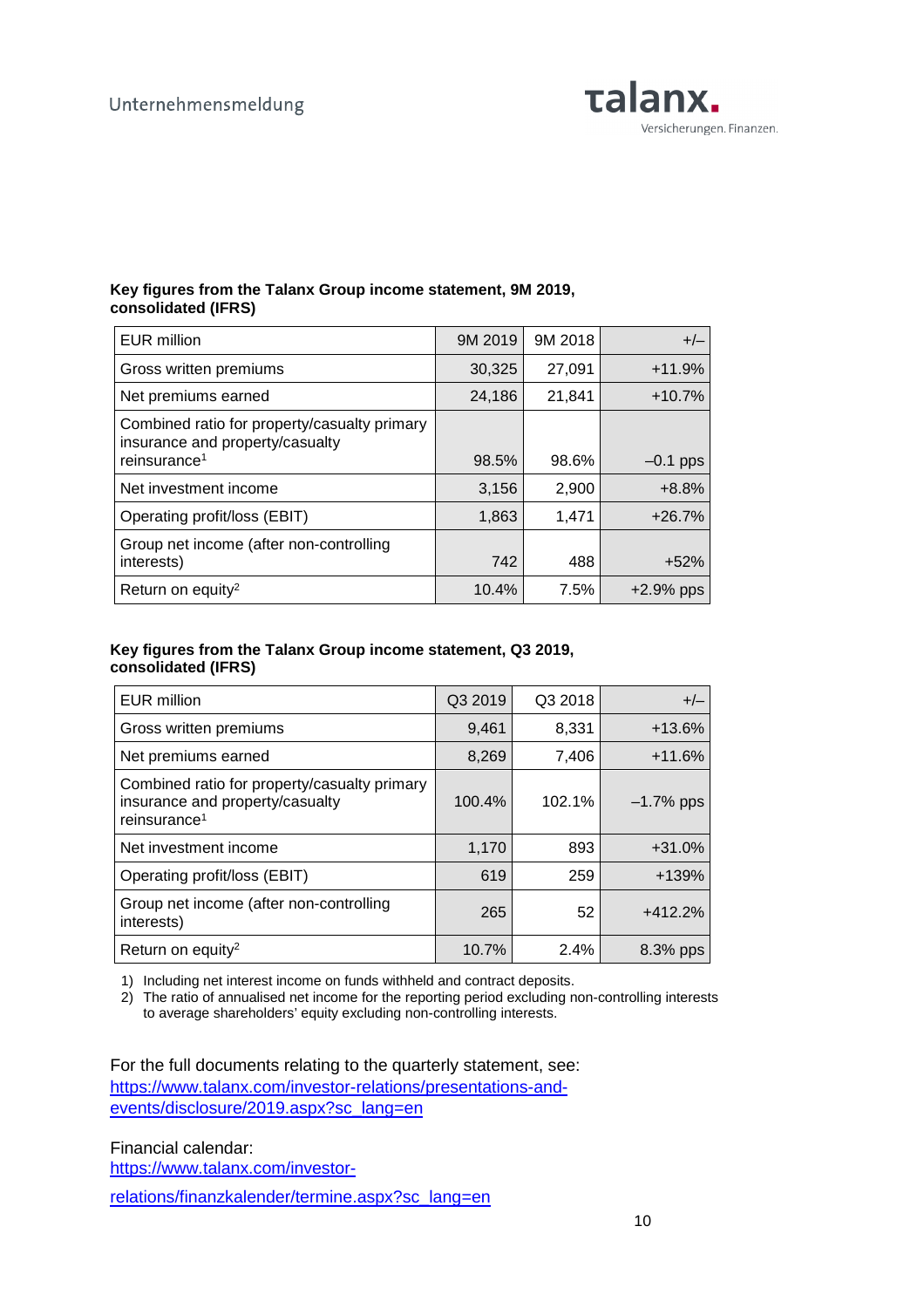

#### **About Talanx**

With premium income of EUR 34.9 billion (2018) and about 20,000 employees, Talanx is one of the major European insurance groups. The Hannover-based Group is active in more than 150 countries. Talanx operates as a multi-brand provider with a focus on B2B insurance. Under the HDI brand, which can look back on more than 100 years of tradition, Talanx operates both in Germany and abroad in industrial insurance as well as retail business. Further Group brands include Hannover Re, one of the world's leading reinsurers, Targo insurers, PB insurers and neue leben, the latter all specialised in bancassurance, as well as the Polish insurer Warta. Ampega is one of the top asset management companies in Germany and manages the assets of the Talanx Group. It is also an experienced provider of solutions for non-group institutional investors. The rating agency Standard & Poor's has given the Talanx Primary Group a financial strength rating of A+/stable (strong) and the Hannover Re Group one of AA–/ stable (very strong). Talanx AG is listed on the Frankfurt Stock Exchange in the SDAX as well as on the stock exchanges in Hannover and Warsaw (ISIN: DE000TLX1005, German Securities Code: TLX100, Polish Securities Code: TNX).

You can find additional information by going to www.talanx.com.

Follow us on Twitter: twitter.com/talanx\_en.

Current photographs and company logos are available at http://mediathek.talanx.de.

#### For **media enquiries** please contact:

| Andreas Krosta      |             | Tel.: +49 511-3747-2020            |
|---------------------|-------------|------------------------------------|
|                     |             | E-Mail: andreas.krosta@talanx.com  |
| Dr. Kerstin Bartels | Tel.: Tel   | +49 511-3747-2211                  |
|                     |             | E-Mail: kerstin.bartels@talanx.com |
| Dr. Anton Notz      | Tel : Tel : | +49 511-3747-2094                  |
|                     |             | E-Mail: anton.notz@talanx.com      |

#### For **Investor Relations** please contact:

| Carsten Werle, CFA | Tel.: +49 511-3747-2231          |
|--------------------|----------------------------------|
|                    | E-Mail: carsten.werle@talanx.com |
| <b>Bernt Gade</b>  | Tel.: +49 511-3747-2368          |